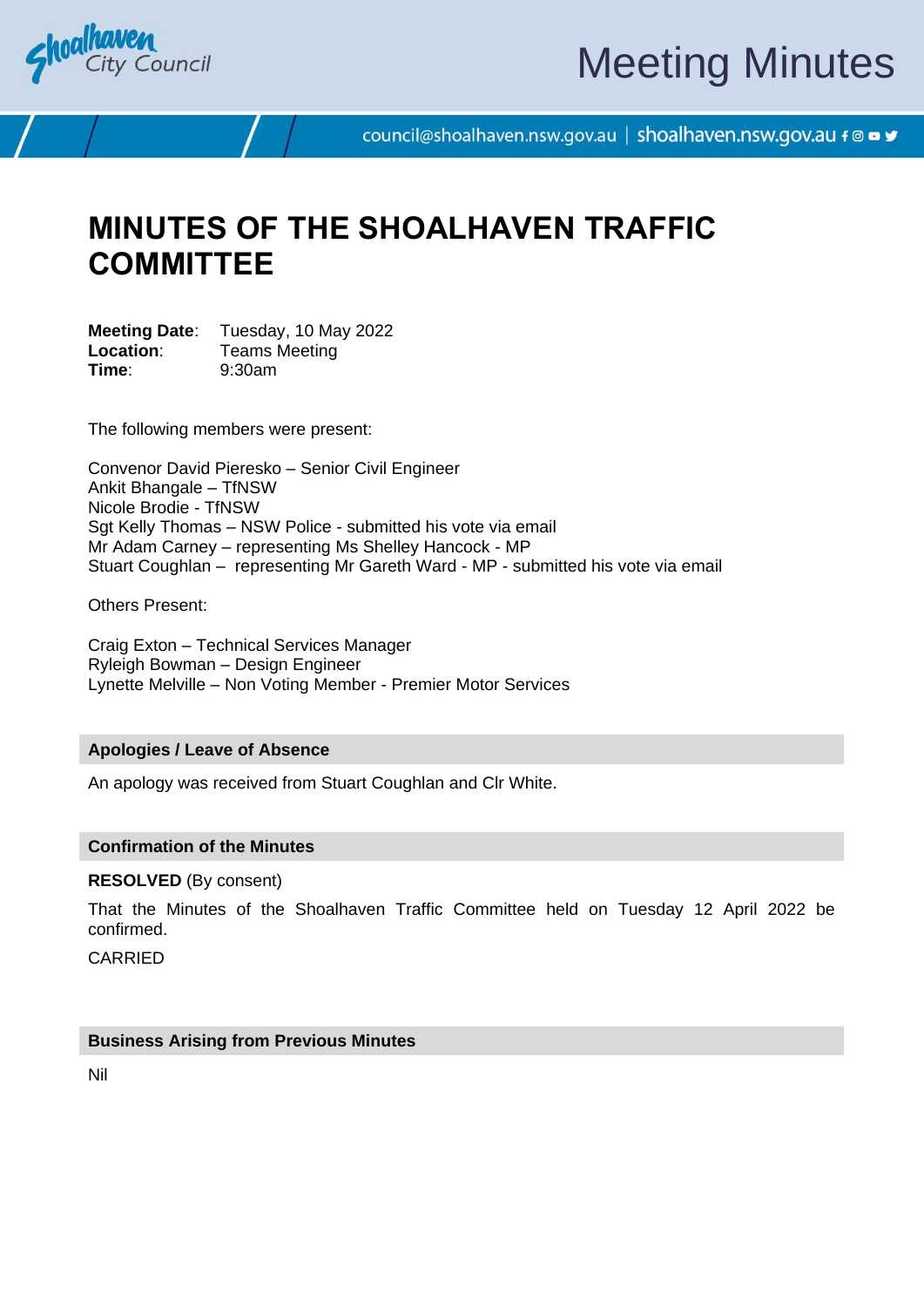

## **REPORTS OF THE CONVENOR**

#### **TC22.6 Parking Restrictions - Lake Conjola Boat Ramp Carpark - Lake Conjola Entrance Road - Lake Conjola (PN 3686) HPERM Ref: D22/169790**

#### **Recommendation**

That:

- 1. The Chief Executive Officer (Director City Services) be advised that the Shoalhaven Traffic Committee has no objection to the proposed Parking Restrictions at Lake Conjola Entrance Road, Lake Conjola as per Plan No D22/169813.
- 2. The recommendation be approved by the Director City Services under delegated authority from Shoalhaven City Council - refer MIN21.411

#### **RECOMMENDATION** (By consent)

That:

- 1. The Chief Executive Officer (Director City Services) be advised that the Shoalhaven Traffic Committee has no objection to the proposed Parking Restrictions at Lake Conjola Entrance Road, Lake Conjola as per Plan No D22/169813.
- 2. The recommendation be approved by the Director City Services under delegated authority from Shoalhaven City Council - refer MIN21.411

#### CARRIED

*Note: This Recommendation was approved by the Director City Services – 11 May 2022.*

| <b>TC22.7</b> | <b>Proposed Linemarking - Woodburn Road - Woodstock</b> | <b>HPERM Ref:</b> |
|---------------|---------------------------------------------------------|-------------------|
|               | Road - Wheelbarrow Road - Morton (PN 3687)              | D22/170692        |

#### **Recommendation**

That:

- 1. The Chief Executive Officer (Director City Services) be advised that the Shoalhaven Traffic Committee has no objection to the proposed signposting and linemarking changes at the intersection of Woodburn Road, Woodstock Road, and Wheelbarrow Road as per Plan No D22/170834.
- 2. The recommendation be approved by the Director City Services under delegated authority from Shoalhaven City Council - refer MIN21.411

#### **RECOMMENDATION** (By consent)

That:

- 1. The Chief Executive Officer (Director City Services) be advised that the Shoalhaven Traffic Committee has no objection to the proposed signposting and linemarking changes at the intersection of Woodburn Road, Woodstock Road, and Wheelbarrow Road as per Plan No D22/170834.
- 2. The recommendation be approved by the Director City Services under delegated authority from Shoalhaven City Council - refer MIN21.411

#### CARRIED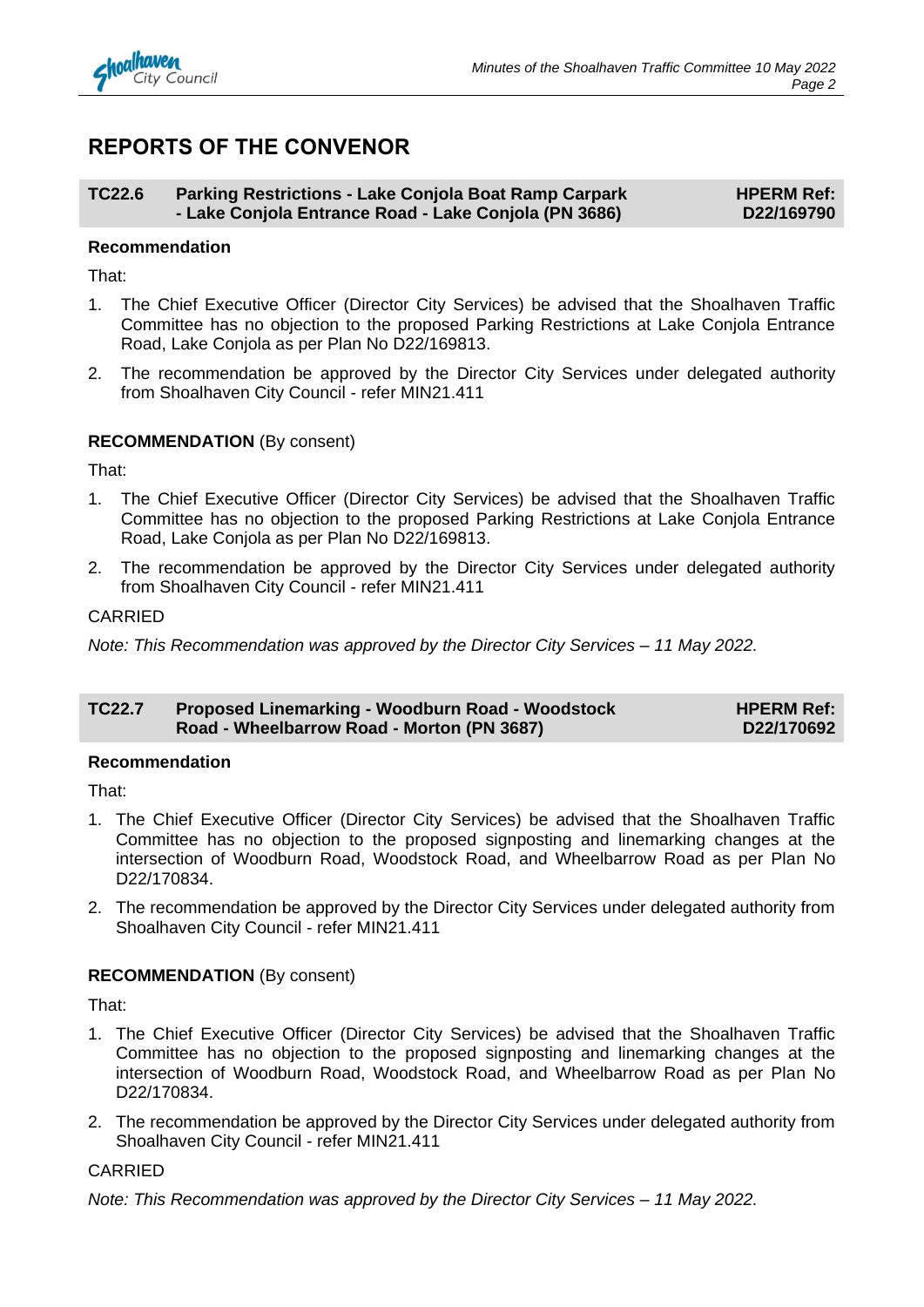

#### **TC22.8 Road Safety Improvements - Comerong Island Road - Numbaa (PN 3688)**

#### **HPERM Ref: D22/174624**

#### **Recommendation**

That:

- 1. The Chief Executive Officer (Director City Services) be advised that the Shoalhaven Traffic Committee has no objection to the proposed signposting and linemarking improvements on Comerong Island Road, Numbaa (between CH 4845m – 5420m) as per Plan No D22/177119.
- 2. The recommendation be approved by the Director City Services under delegated authority from Shoalhaven City Council - refer MIN21.411

### **RECOMMENDATION** (By consent)

That:

- 1. The Chief Executive Officer (Director City Services) be advised that the Shoalhaven Traffic Committee has no objection to the proposed signposting and linemarking improvements on Comerong Island Road, Numbaa (between CH 4845m – 5420m) as per Plan No D22/177119.
- 2. The recommendation be approved by the Director City Services under delegated authority from Shoalhaven City Council - refer MIN21.411

#### CARRIED

*Note: This Recommendation was approved by the Director City Services – 11 May 2022.*

| <b>TC22.9</b> | <b>Proposed Parking Restrictions - Reg Wilson Way -</b> | <b>HPERM Ref:</b> |
|---------------|---------------------------------------------------------|-------------------|
|               | <b>Greenwell Point (PN 3689)</b>                        | D22/176311        |

#### **Recommendation**

That:

- 1. The Chief Executive Officer (Director City Services) be advised that the Shoalhaven Traffic Committee has no objection to the proposed parking restrictions to Reg Wilson Way, Greenwell Point as per Plan No D22/177500.
- 2. The recommendation be approved by the Director City Services under delegated authority from Shoalhaven City Council - refer MIN21.411

#### **RECOMMENDATION** (By consent)

That:

- 1. The Chief Executive Officer (Director City Services) be advised that the Shoalhaven Traffic Committee has no objection to the proposed parking restrictions to Reg Wilson Way, Greenwell Point as per Plan No D22/177500.
- 2. A 12 month period be set to received feedback and review the success
- 3. The recommendation be approved by the Director City Services under delegated authority from Shoalhaven City Council - refer MIN21.411

#### CARRIED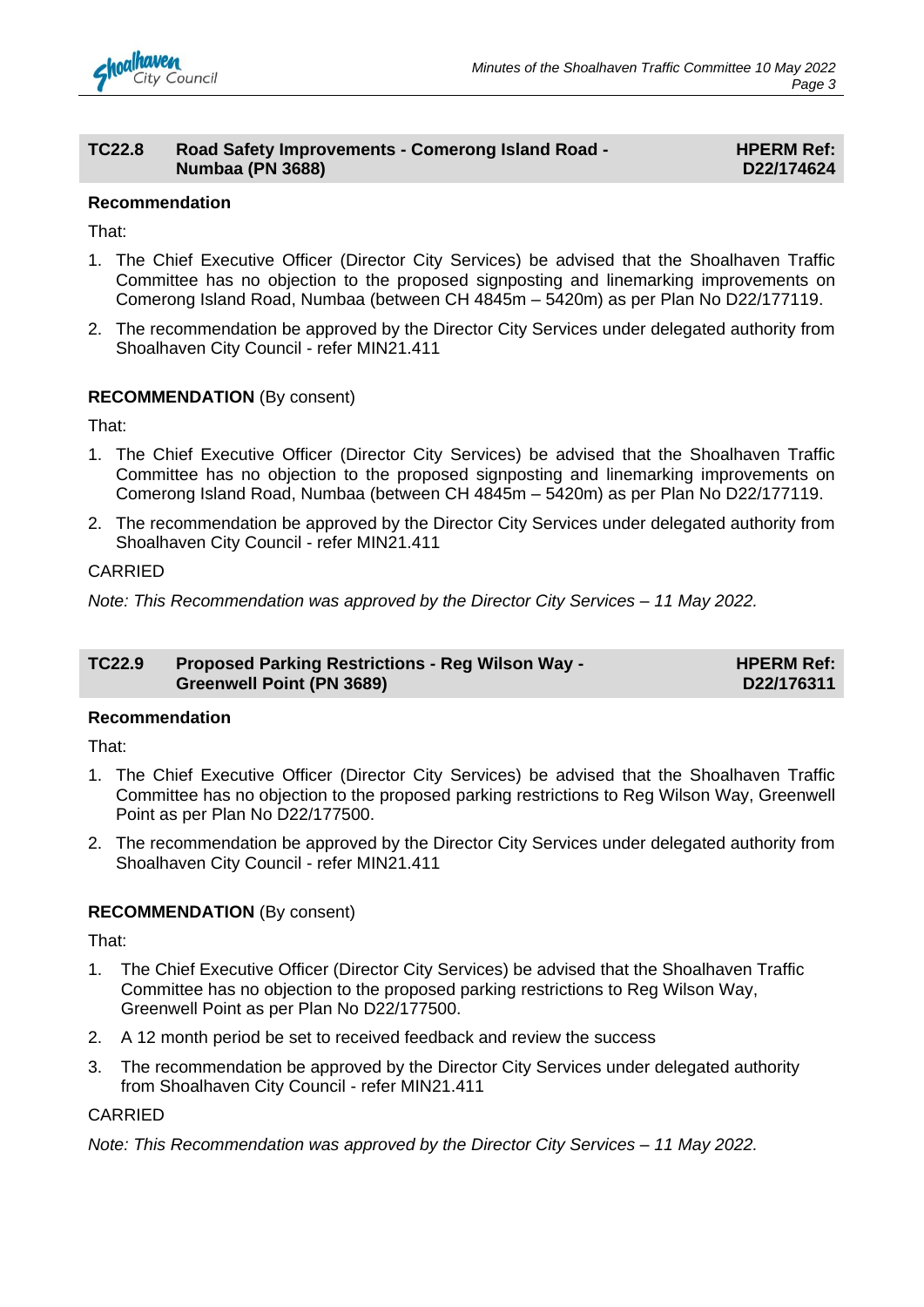

#### **TC22.10 Proposed Car Park Safety Improvements - Egans Lane Carpark - Nowra (PN 3690)**

#### **HPERM Ref: D22/176380**

As part of further consultation, David Piersko – Senior Civil Engineer will liaise with Pip Hildebrand, as this site is being shortlisted for an electric vehicle charging station.

#### **Recommendation**

That:

- 1. The Chief Executive Officer (Director City Services) be advised that the Shoalhaven Traffic Committee has no objection to the proposed parking space modifications and signage and linemarking improvements within the Egans Lane Carpark, Nowra as per Plan No D22/177626.
- 2. The recommendation be approved by the Director City Services under delegated authority from Shoalhaven City Council - refer MIN21.411

#### **RECOMMENDATION** (By consent)

That:

- 1. The Chief Executive Officer (Director City Services) be advised that the Shoalhaven Traffic Committee has no objection to the proposed parking space modifications and signage and linemarking improvements within the Egans Lane Carpark, Nowra as per Plan No D22/177626.
- 2. The recommendation be approved by the Director City Services under delegated authority from Shoalhaven City Council - refer MIN21.411

#### CARRIED

*Note: This Recommendation was approved by the Director City Services – 11 May 2022.*

| TC22.11 Proposed Roundabout - Sydney Street - Owen Street - | <b>HPERM Ref:</b> |
|-------------------------------------------------------------|-------------------|
| <b>Huskisson (PN 3692)</b>                                  | D22/177413        |

#### **Recommendation**

That:

- 1. The Chief Executive Officer (Director City Services) be advised that the Shoalhaven Traffic Committee has no objection to the proposed roundabout at intersection of Sydney St and Owen St, Huskisson as per Plan No D22/177566;
- 2. The recommendation be approved by the Director City Services under delegated authority from Shoalhaven City Council - refer MIN21.411

#### **RECOMMENDATION** (By consent)

That:

- 1. The Chief Executive Officer (Director City Services) be advised that the Shoalhaven Traffic Committee has no objection to the proposed roundabout at intersection of Sydney St and Owen St, Huskisson as per Plan No D22/177566;
- 2. The recommendation be approved by the Director City Services under delegated authority from Shoalhaven City Council - refer MIN21.411

#### CARRIED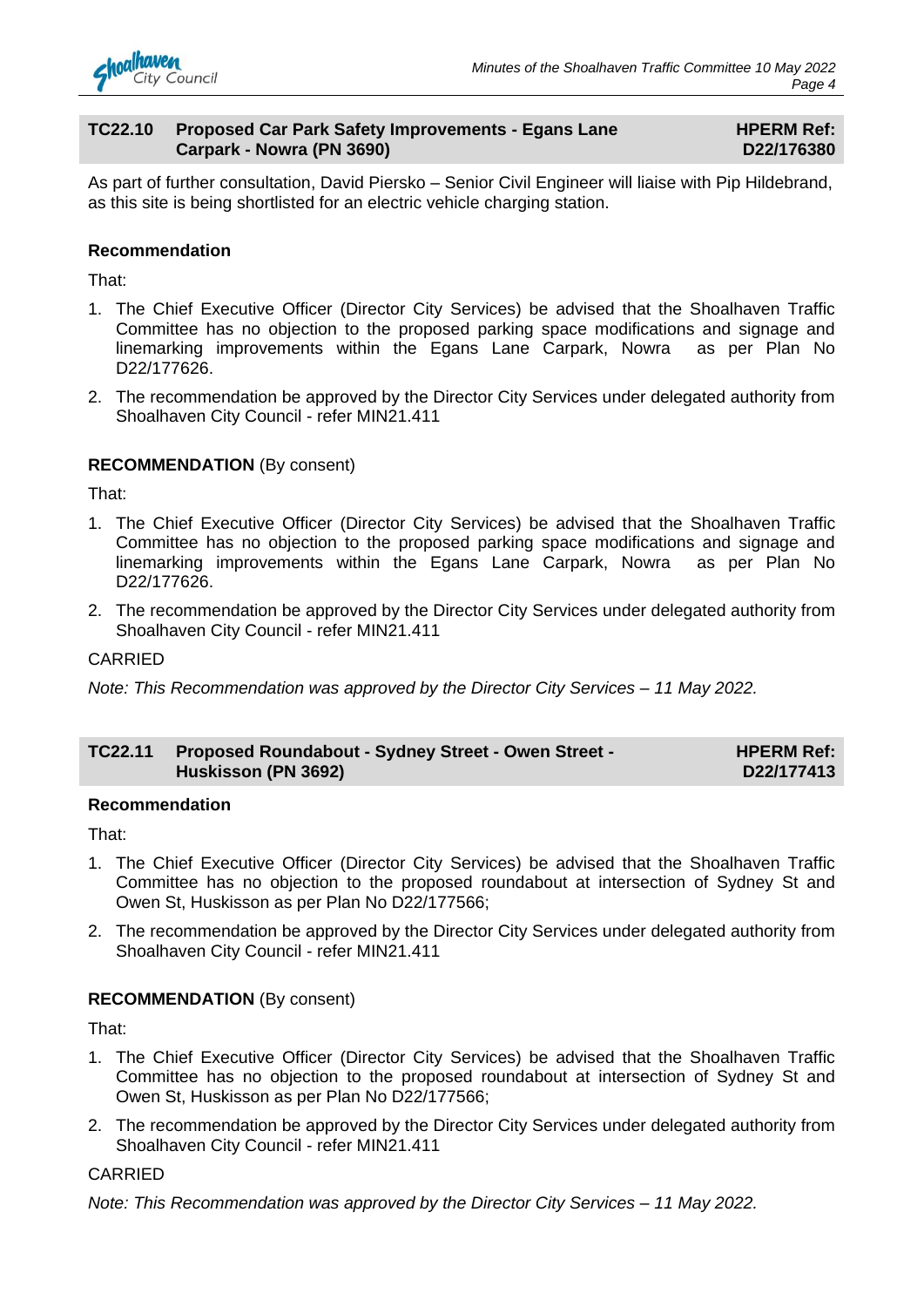#### **TC22.12 Signage and Linemarking Plan - Lot 11 DP 1264810 Matron Porter Drive (Bishop Drive) - Mollymook Beach (PN 3691)**

#### **HPERM Ref: D22/178362**

#### **Recommendation**

That:

- 1. The Chief Executive Officer (Director City Services) be advised that the Shoalhaven Traffic Committee has no objection to the proposed signage and linemarking improvements associated with the development at Lot 11 DP 1264810 Matron Porter Drive, Mollymook Beach (per development consent conditions 14 and 27), as per Plan No: D22/178580.
- 2. The recommendation be approved by the Director City Services under delegated authority from Shoalhaven City Council - refer MIN21.411

### **RECOMMENDATION** (By consent)

That:

- 1. The Chief Executive Officer (Director City Services) be advised that the Shoalhaven Traffic Committee has no objection to the proposed signage and linemarking improvements associated with the development at Lot 11 DP 1264810 Matron Porter Drive, Mollymook Beach (per development consent conditions 14 and 27), as per Plan No: D22/178580.
- 2. The recommendation be approved by the Director City Services under delegated authority from Shoalhaven City Council - refer MIN21.411

#### CARRIED

*Note: This Recommendation was approved by the Director City Services – 11 May 2022.*

#### **TC22.13 Proposed Modifications - Load Limit Signage - Shoalhaven Local Government Area (PN 3693) HPERM Ref: D22/178885**

#### **Recommendation**

That:

- 1. The Chief Executive Officer (Director City Services) be advised that the Shoalhaven Traffic Committee has no objection to the proposed modification of Load Limit signs within the Shoalhaven Local Government Area, to be assessed as a case-by-case basis alongside advice received from Transport for NSW and relevant stakeholders.
- 2. The recommendation be approved by the Director City Services under delegated authority from Shoalhaven City Council - refer MIN21.411

#### **RECOMMENDATION** (By consent)

That:

- 1. The Chief Executive Officer (Director City Services) be advised that the Shoalhaven Traffic Committee has no objection to the proposed modification of Load Limit signs within the Shoalhaven Local Government Area, to be assessed as a case-by-case basis alongside advice received from Transport for NSW and relevant stakeholders.
- 2. The recommendation be approved by the Director City Services under delegated authority from Shoalhaven City Council - refer MIN21.411

#### CARRIED